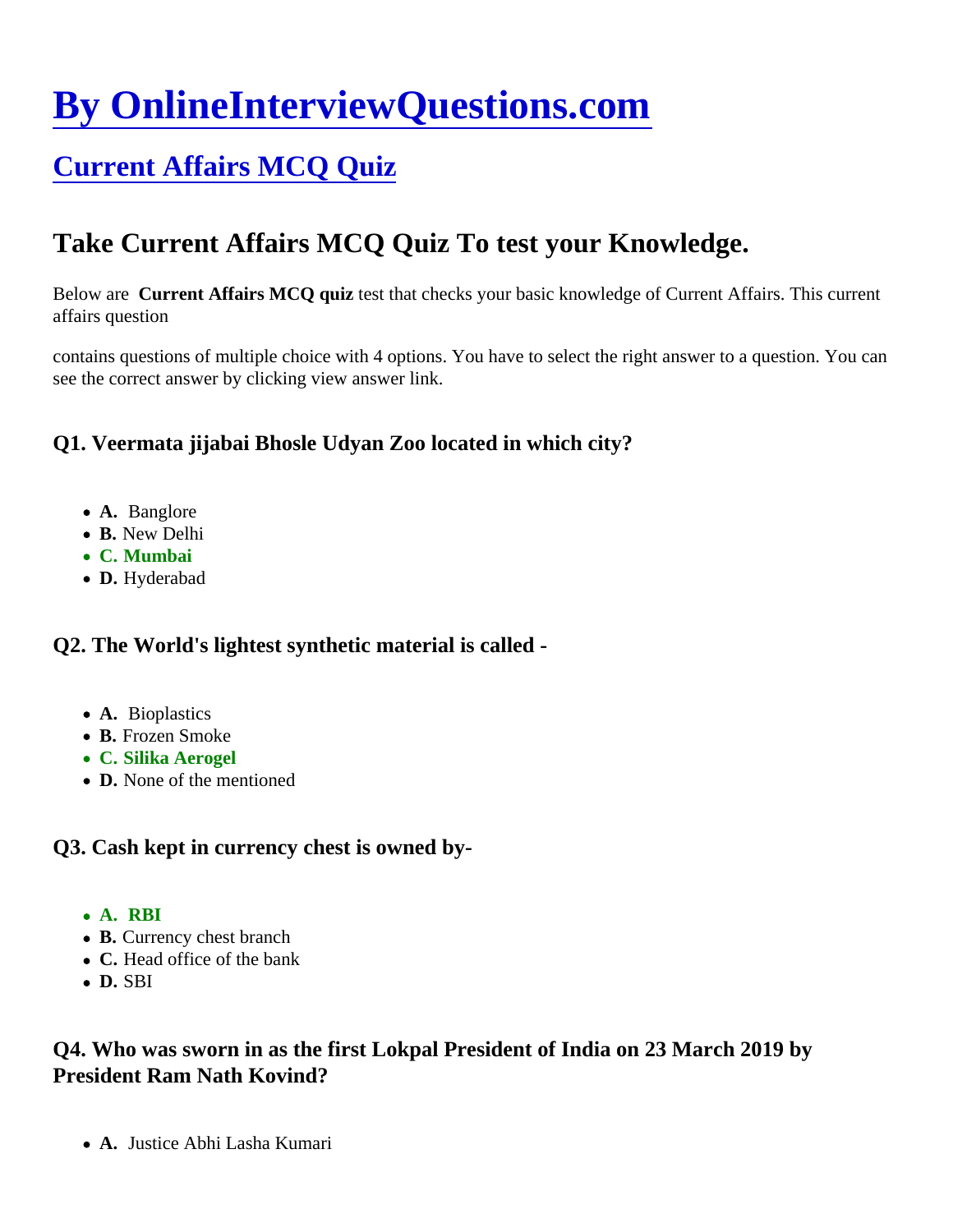- **B.** Justice Dilip B. Bhosale
- **C. Justice Pinaki Chandra Ghosh**
- **D.** Justice PK Mohanty

# **Q5. Prior to becoming the first Lokpal of India, Justice Pinaki Chandra Ghosh had given his services in the court of which states as a judge?**

- **A.** Calcutta High Court
- **B.** Karnataka High Court
- **C. Patna High Court**
- **D.** Jaipur High Court

## **Q6. Who first scored 5000 runs in the history of IPL?**

- **A. Suresh Raina**
- **B.** Virat Kohli
- **C.** Rohit Sharma
- **D.** Chris Gayle

## **Q7. What locations have been selected for the operation of Sea Plane in Andaman Islands?**

- **A.** Swaraj Island
- **B.** Long Island
- **C.** Hut Way
- **D. All of these**

**Q8. Oikulio Lake which ended in just eight years due to climate change was in which country?**

- **A.** Argentina
- **B.** Peru
- **C. Chile**
- **D.** Brazil

**Q9. The American company was developed by SpaceX, or the spacecraft, whose place would be replaced by the following spacecraft?**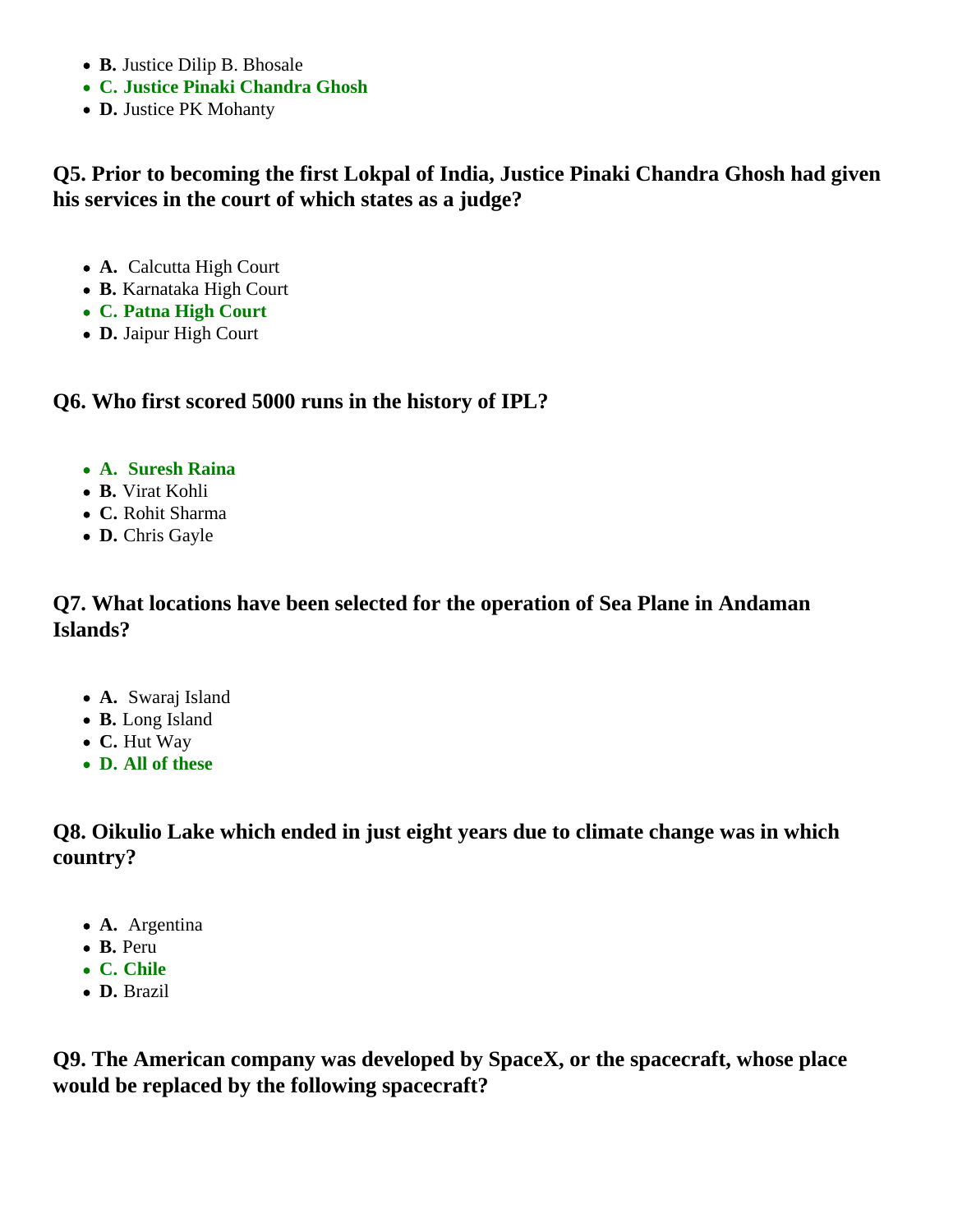- **A.** Falcon 9
- **B.** Faulkon Hebei
- **C.** Faulkon Hebei
- **D. All of these**

**Q10. What position has India got in the Global Energy Transition Index released in March 2019?**

- **A.** 82
- **B. 76**
- **C.** 56
- $\bullet$  **D.** 72

**Q11. What is the country's second largest public sector bank after the merger of Dena Bank and Vijaya Bank?**

- **A.** Punjab National Bank
- **B.** Bank of india
- **C. Bank of Baroda**
- **D.** State Bank of India

**Q12. Which of the following Indian cities is included in the World's 15 most polluted cities in the World Health Organization, released from 2014 to 2019?**

- **A.** Srinagar
- **B.** Jaipur
- **C.** Kanpur
- **D. Delhi**

**Q13. Which of the following Indian products has been given geographical indication?**

- **A.** Banarasi Sari
- **B.** Darjeeling tea
- **C.** Kandhamal turmeric
- **D. Tirupati laddu**

**Q14. The world's second largest garment exporter is known as the country?**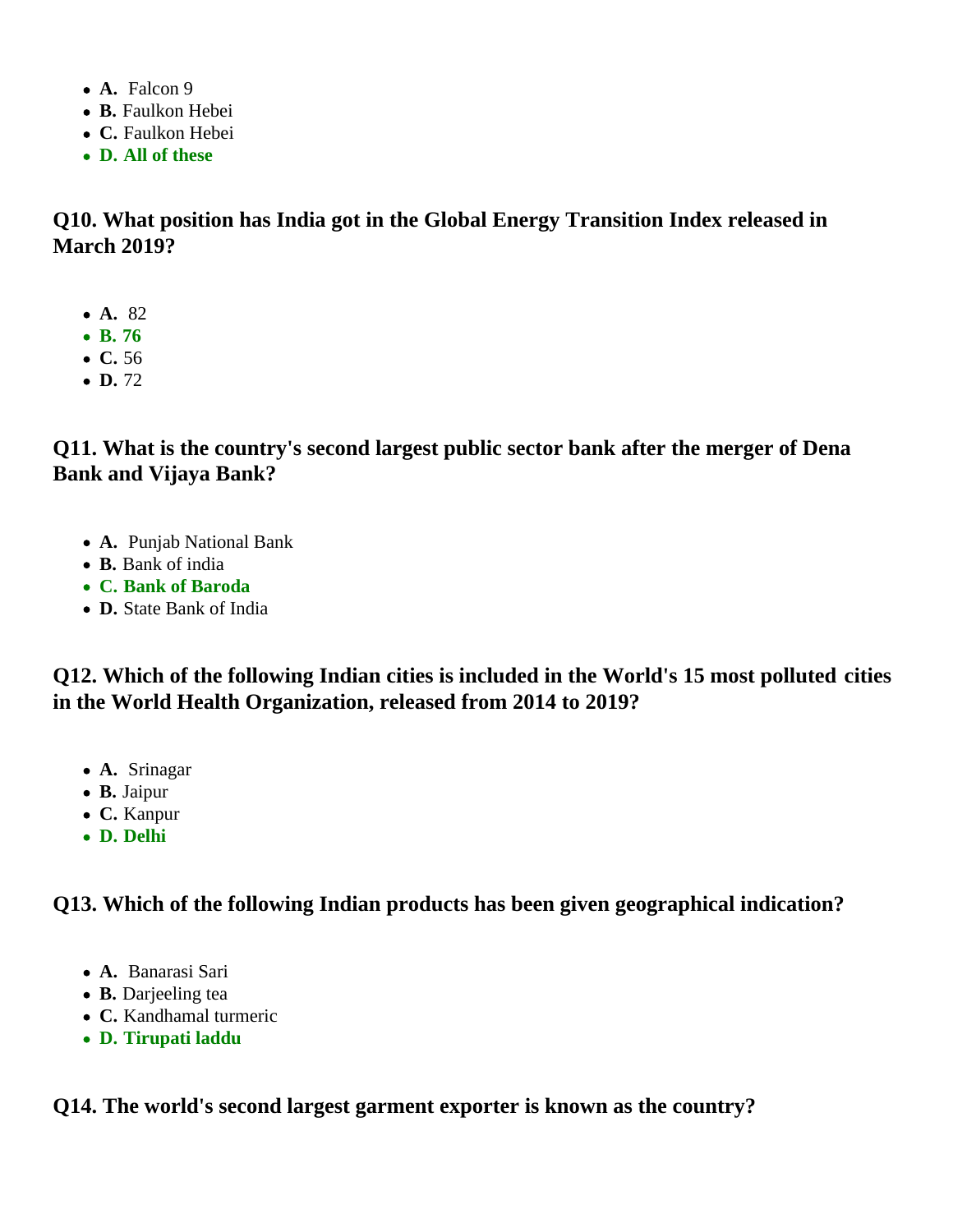- **A.** India
- **B. Bangladesh**
- **C.** China
- **D.** England

**Q15. Which is the first railway station in India to receive ISO certification?**

- **A. new Delhi**
- **B.** Mumbai CST
- **C.** Guwahati
- **D.** Howrah

**Q16. Who is the first Indian male player to enter the top ten players of the Sky World Ranking?**

- **A.** Joshna Chimpa
- **B. Saurabh Ghoshal**
- **C.** Somdev Burman
- **D.** P Kashyap

# **Q17. Where is the headquarters of Food and Agriculture Organization?**

- **A.** Berlin
- **B. Rome**
- **C.** Paris
- **D.** Vienna

**Q18. Which city of the world first launched the G5 coverage of broadband facility?**

- **A.** Seoul
- **B. Shanghai**
- **C.** New york
- **D.** Beijing

# **Q19. Which is the first bank to start an immediate Home Loan service in India?**

- **A.** Yes Bank
- **B.** ICICI Bank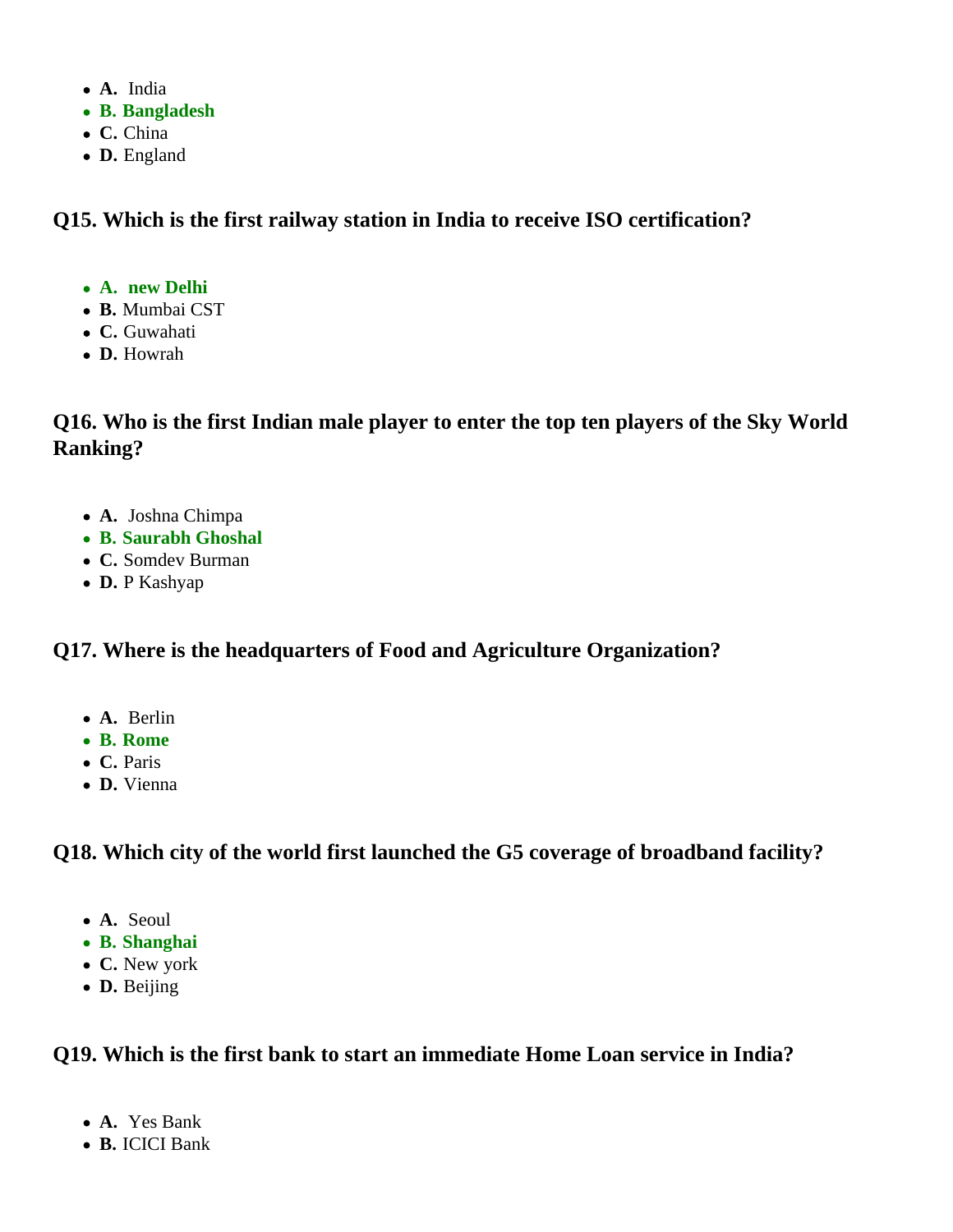- **C. Axis Bank**
- **D.** City Bank

## **Q20. Which is the world's first city to impose a pollution tax?**

- **A.** Shanghai
- **B.** California
- **C.** Paris
- **D. London**

# **Q21. What is the first country to approve the new law to check the age of people to control online porn content?**

- **A.** Australia
- **B.** India
- **C.** Ecuador
- **D. Britain**

## **Q22. What is the relationship with the Mars Village Program ?**

- **A. Gobi Desert**
- **B.** Sahara Desert
- **C.** Kalahari Desert
- **D.** Thar

## **Q23. Which Indian player successfully completed 150 wickets in the history of IPL?**

- **A.** Yuzevendra Chahal
- **B.** Ravichandran Ashwin
- **C. Amit Mishra**
- **D.** Piyush Chawla

## **Q24. Who has been appointed as the 13th President of the World Bank ?**

- **A.** Pal romer
- **B.** Christine Joziriva
- **C. David Malpus**
- **D.** Jim Yong King